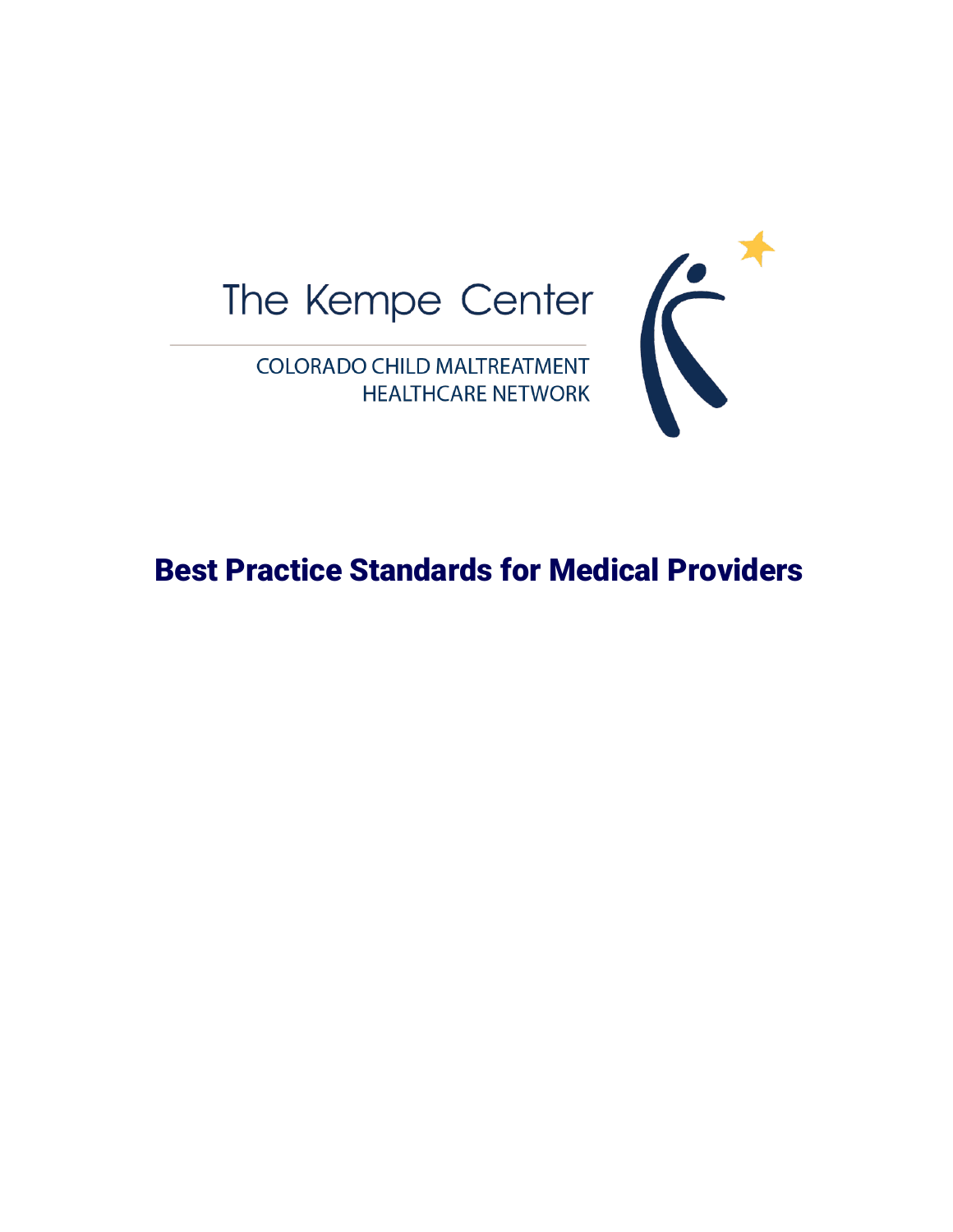#### **Colorado Child Abuse Response and Evaluation Network**

**Best Practice Standards for Medical Providers**

#### **INTRODUCTION**

#### **DIRECT PATIENT CARE**

The primary mission of the CARE Network is to provide every child easy access to quality and compassionate medical care to ensure health and safety through proper diagnosis and treatment. This is typically performed as a scheduled visit to a designated provider at a child advocacy center or clinic in the child's community. Some designated providers are available to respond to emergency departments or hospitals when medically necessary or provide expert consultation/review of medical records if direct care of the child is not possible.

## **COMMITMENT TO QUALITY**

The CARE Network is committed to ensuring that all children have access to quality medical examinations by offering numerous training opportunities for designated providers, other medical providers, and non-medical professionals involved in the assessment and care of maltreated children. All designated providers maintain ongoing education & peer review/mentorship requirements, as designated providers must be able to recognize, respond, refer, report, and reduce the incidence of child maltreatment in Colorado.

#### **TRAINING**

- New provider training is an annual, two-day conference that teaches medical providers how to diagnose and treat child physical and sexual abuse and neglect.
- Training is designed to keep active designated providers up-to-date on new and advanced topics.
- Our mentorship program pairs new providers with child abuse experts from the Resource Center, facilitating easy access to expert consultation.
- Regular case review sessions encourage continuous improvement and fidelity to the program's standard of care.

## **COLLABORATION**

Designated providers understand that their work does not end when a patient walks out of the clinic. The care of maltreated children requires close collaboration with other agencies and institutions responsible for the health and safety of children. This involves producing a meaningful report, communicating with multi-disciplinary team members, and testifying in court when necessary.

- The Colorado Department of Health and Environment administers the funding for the CARE Network program.
- The Resource Center informs the program's development, programming, and education.
- Designated providers are physicians, physician assistants, nurse practitioners and nurses that have successfully completed special training and have made a commitment to providing quality evaluations to maltreated children in their communities. Providers encompass a wide range of experience: urban to rural, small private practice to large children's hospitals. Each plays a valuable role in ensuring that Colorado's children have access to the best possible care.
- Child abuse experts from the Resource Center provide all of our training and serve as mentors to new designated providers. They also provide consultation services to the child welfare agencies and handle the most serious cases of child maltreatment.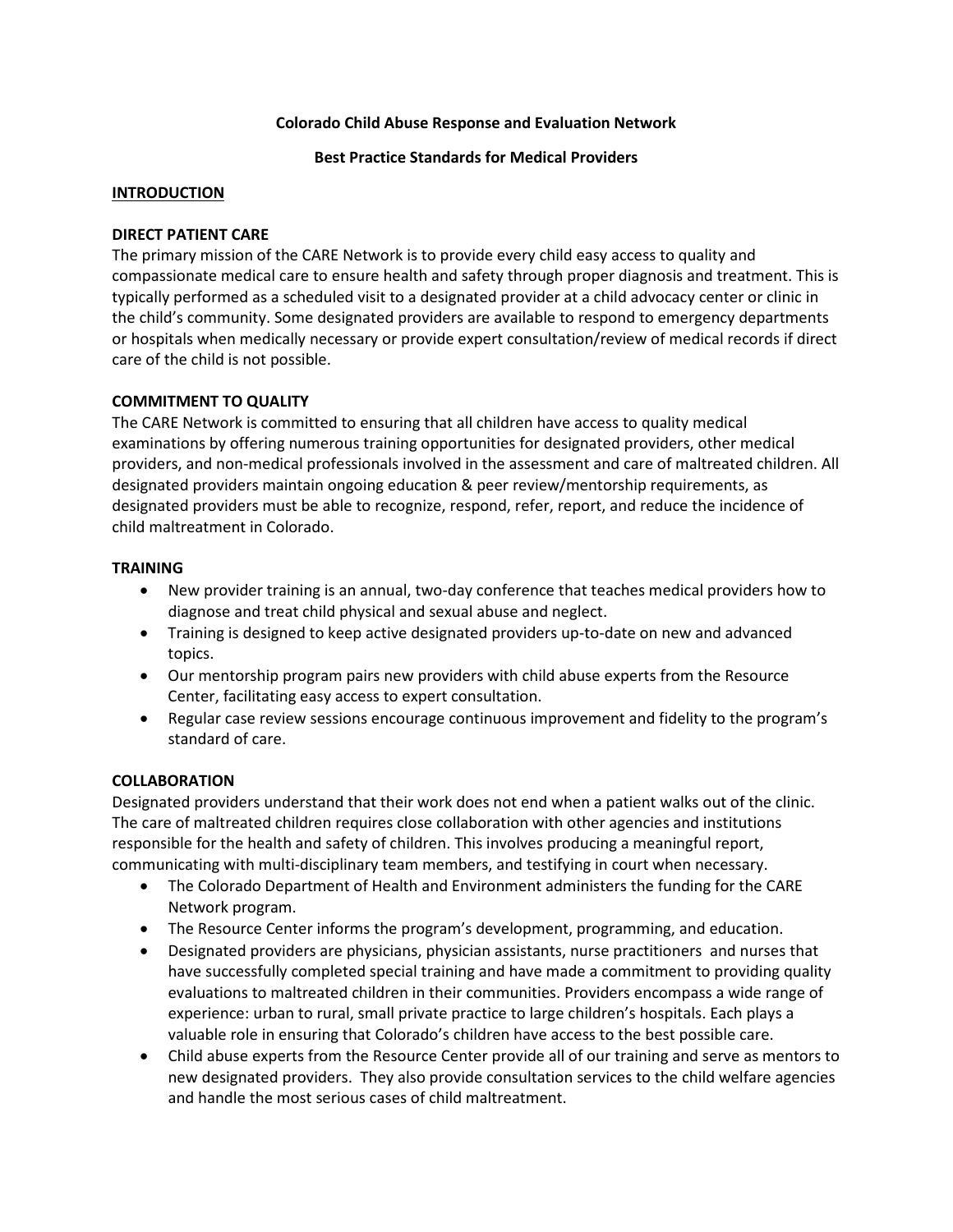#### **SERVICE OUTLINE**

Exams are provided by a designated provider (physician, nurse practitioner, physician assistant or nurse) who has met criteria for the CARE Network.

Referrals are received from a county child welfare agency, law enforcement agency, other health provider, public health agency or child advocacy center due to concerns for child maltreatment.

Medical providers shall evaluate children referred without regard to race, color, religion, national origin, or payment source and render the same quality of services to these recipients as would be rendered to private individuals.

Services may be provided in a number of different settings (outpatient child maltreatment evaluation clinics, child advocacy centers, medical provider offices).

Medical providers will need to maintain independent malpractice insurance.

The Resource Center will require name and contact information for supervising physicians of nurses who are designated providers. These physicians, while they do not have to be Network designated providers (this is encouraged), will remain responsible for supervision of the nurse's work.

A Consent Form shall verify legal guardian consent for the CARE Network evaluation. When referred by county child welfare agency, the child welfare caseworker's name and agency information will be included.

Medical providers shall review family and social history and document pertinent medical history, developmental and behavioral history, and information related to suspected maltreatment, including information provided by the county child welfare agency.

Medical providers shall perform a complete physical examination and provide documentation of apparent injuries or visible medical conditions indicative of abuse or neglect. Documentation should be provided in written form and should be illustrated by use of body diagrams and/or digital photographic injuries (strongly encouraged to have these for illustration in legal proceedings, continuous quality improvement and consultation as needed).

Medical providers are expected to perform medical evaluations, authorize the performance of diagnostic testing and develop treatment recommendations in accordance with recommended best practices on the medical evaluation of child maltreatment, such as from the American Academy of Pediatrics. Providers are encouraged to reference the resources cited at the CARE Network website.

It is the provider's responsibility to ensure proper billing documentation.

Medical providers shall participate in a case conference when appropriate, that includes an interdisciplinary team of health care professionals and community agency representatives for the purposes of coordinating care when there is suspected maltreatment.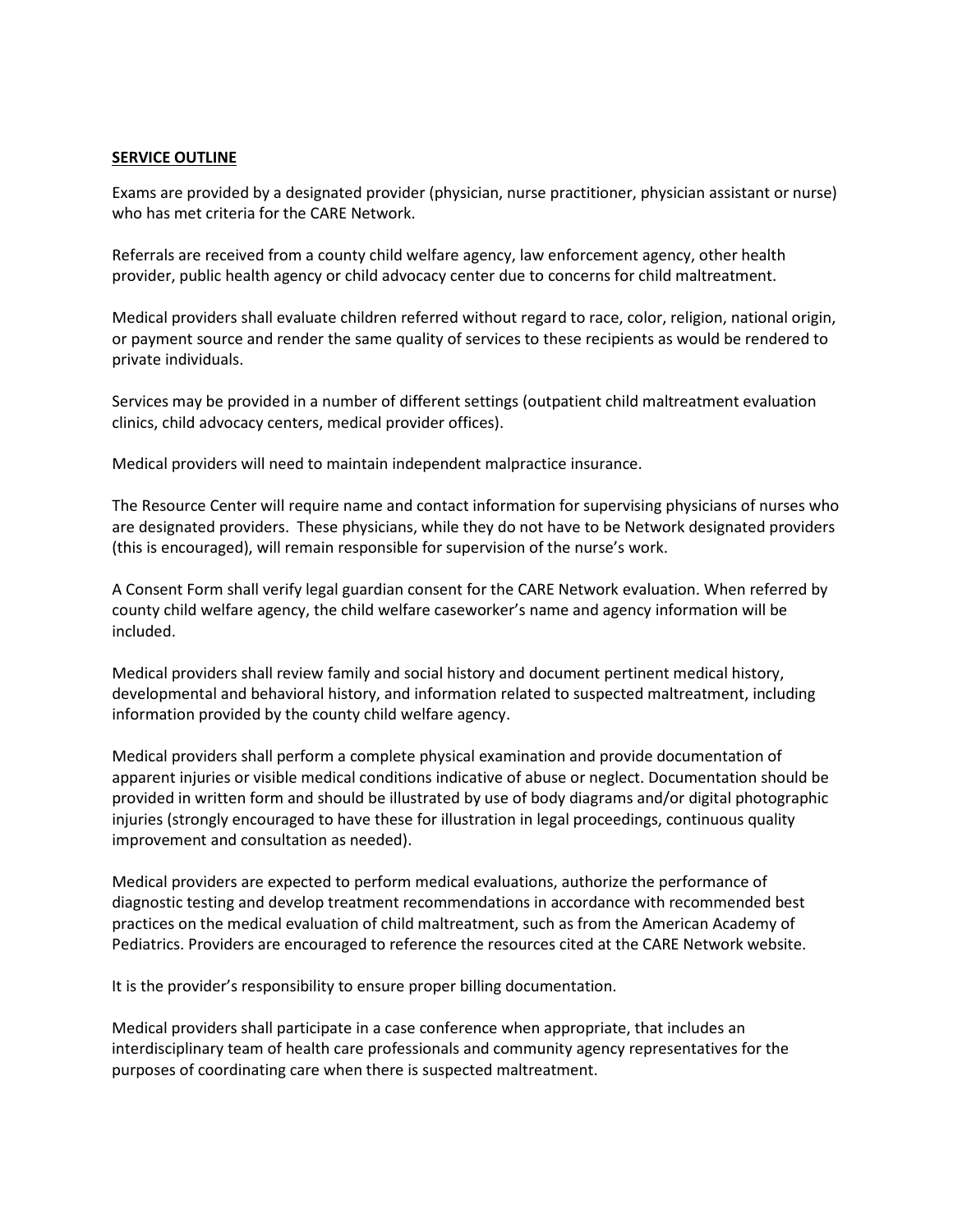All required exam documentation will be sent to the CARE Network for reimbursement and QI purposes.

Contents of exam reports:

- 1. Summary of the relevant aspects of the medical history.
- 2. The result of any information with the child, whose age and developmental level will allow.
- 3. The results of a through physical examination, including photodocumention.
- 4. Any significant exam findings, their interpretation and whether they represent abuse/neglect.
- 5. Any concerning or unusual information or statements made by the family or child.
- 6. A determination as to whether the conditions or injuries that are present could have:
	- a. Resulted from the causes reported by the caregiver
	- b. Resulted of other medical or accidental conditions
	- c. Resulted from abuse
- 7. Behavioral health screening
- 8. Other relevant recommendations based on psychosocial or medical information. (Example, need for developmental therapies, immunizations, family community resources)

## **EVIDENCE-BASED GUIDELINE RESOURCES**

## **MANDATATED REPORTER TRAINING**

CO DHS weblink <https://www.coloradocwts.com/mandated-reporter-training>

## **SEXUAL ABUSE**

Kellogg N. The Evaluation of Sexual Abuse in Children. American Academy of Pediatrics. 2005;116(2):506-512.

Adams J, Kellogg N, Farst K, et al. Updated Guidelines for the Medical Assessment and Care of Children Who May Have Been Sexually Abused. Journal of Pediatric and Adolescent Gynecology. 2016;29(2):81- 87.

Sexual Assault and Abuse and STDs – CDC 2015 STD Treatment Guidelines: <https://www.cdc.gov/std/tg2015/default.htm>

## **PHYSICAL ABUSE**

Christian CW. The Evaluation of Suspected Child Physical Abuse. Pediatrics. 2015;135(5).

## **ADDITIONAL RESOURCES**

[https://www.aap.org/en-us/advocacy-and-policy/aap-health-initiatives/resilience/Pages/Child-Abuse](https://www.aap.org/en-us/advocacy-and-policy/aap-health-initiatives/resilience/Pages/Child-Abuse-and-Neglect.aspx)[and-Neglect.aspx](https://www.aap.org/en-us/advocacy-and-policy/aap-health-initiatives/resilience/Pages/Child-Abuse-and-Neglect.aspx)

[https://www.aap.org/en-us/advocacy-and-policy/aap-health-initiatives/Pages/Child-Abuse-](https://www.aap.org/en-us/advocacy-and-policy/aap-health-initiatives/Pages/Child-Abuse-Prevention.aspx)[Prevention.aspx](https://www.aap.org/en-us/advocacy-and-policy/aap-health-initiatives/Pages/Child-Abuse-Prevention.aspx)

[https://www.aap.org/en-us/advocacy-and-policy/aap-health-initiatives/resilience/Pages/Sexual-](https://www.aap.org/en-us/advocacy-and-policy/aap-health-initiatives/resilience/Pages/Sexual-Abuse.aspx)[Abuse.aspx](https://www.aap.org/en-us/advocacy-and-policy/aap-health-initiatives/resilience/Pages/Sexual-Abuse.aspx)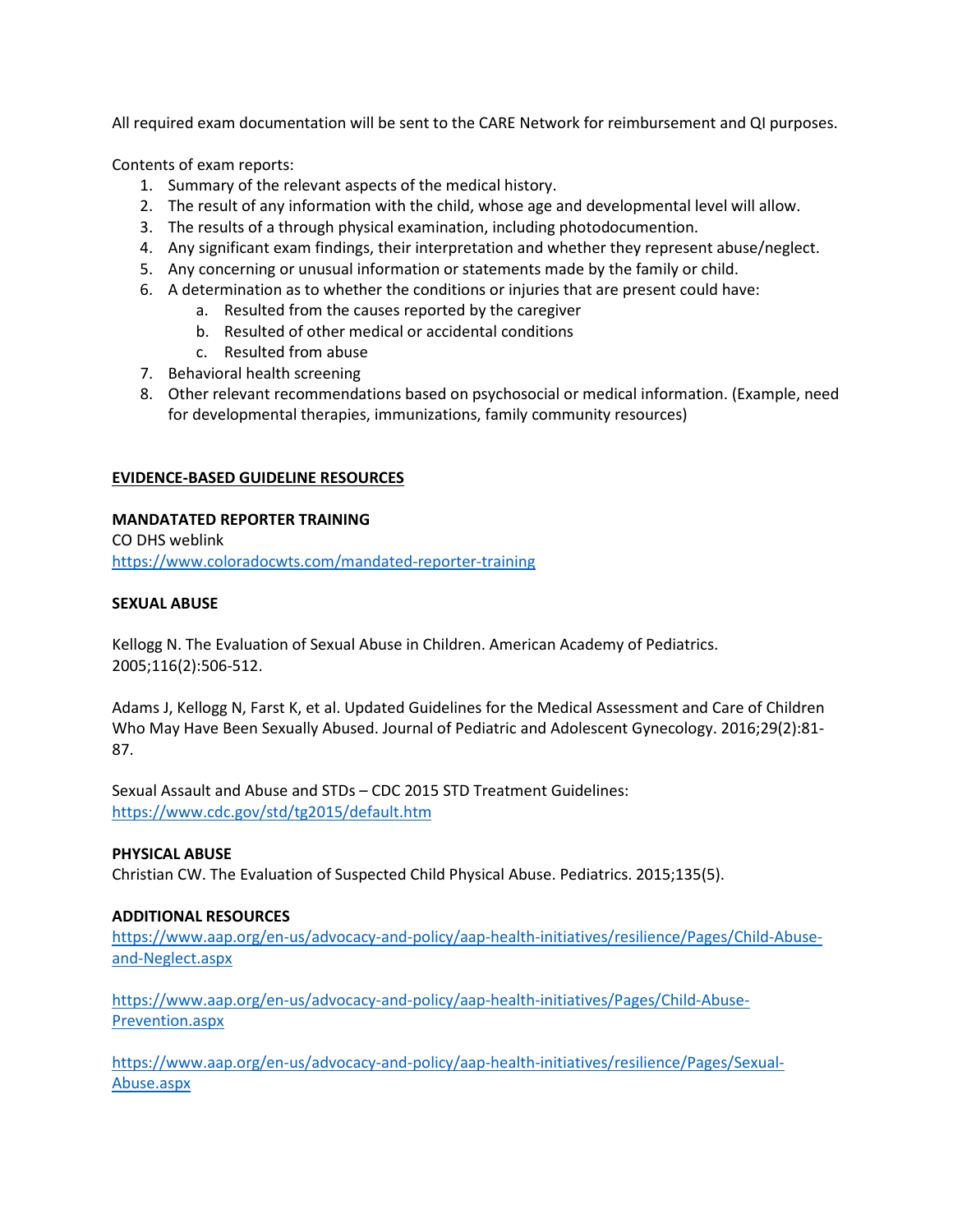# **ABUSIVE HEAD TRAUMA**

Narang SK, Fingarson A, Lukefahr J, COUNCIL ON CHILD ABUSE AND NEGLECT. Abusive Head Trauma in Infants and Children. Pediatrics Mar 2020. e20200203; DOI: 10.1542/peds.2020-0203 <https://pediatrics.aappublications.org/content/early/2020/03/19/peds.2020-0203>

# **COMMON PRESENTATIONS FOR ASSESSMENT** (not an exhaustive list)

# **PHYSICAL ABUSE**

- **1.** Determining the plausibility of the parent's or caretaker's explanation for any injury (e.g. bruise, wound).
- **2.** Interpreting whether bruises or marks are the result of normal childhood activities. Certain locations of bruises raise concern for abuse/neglect in young children: bruises on vulnerable areas of the body such as on the head, torso, genitalia, and buttocks.
- **3.** Understanding whether significant bruising (such as multiple or extensive bruises) are a result of normal play, a medical condition, or abuse/neglect.
- **4.** Interpreting fractures and whether they are the result of abuse and/or neglect, normal childhood activities, or a medical condition.
- **5.** Evaluating head injuries. Any concerns for a head injury in an infant or young child should be evaluated by a medical provider. This includes allegations that a child was shaken, hit, or fell and sustained head trauma. Head trauma evaluations can include children who are alleged to be victims of shaken baby syndrome (which may also be referred to as abusive head trauma, non-accidental trauma, and other terms).
- **6.** Understanding if a burn is a result of abuse, neglect/lack of supervision, or accidental means.
- **7.** Evaluating statements made to parents, teachers, or other individuals that may represent physical abuse.
- **8.** Assessing children when physical abuse was witnessed.

# **NEGLECT**

- **1.** Evaluating and interpreting developmental delays in a child.
- **2.** Evaluating and interpreting delays in a child's growth (e.g. failure to thrive).
- **3.** Evaluating allegations of Munchausen by Proxy (this may also be referred to as Pediatric Condition Falsification and Medical Child Abuse).
- **4.** Assisting with the interpretation of behavioral concerns and recommending appropriate referrals.
- **5.** Evaluating untreated or inadequately treated medical conditions which have had a negative impact on the child's overall health or physical development.
- **6.** Assessing children when an investigation of the home environment reveals a lack of basic necessities to ensure a safe and healthy environment for the child.

# **SEXUAL ABUSE**

- **1.** Evaluating concerns for sexual abuse which includes fondling, penetration, and exposure to sexualized materials (e.g. pornography).
- **2.** Evaluating trauma or bleeding in the genital or rectal area.
- **3.** Diagnosing and interpreting sexually transmitted diseases in prepubertal and post-pubertal children.
- **4.** Assisting with evaluation of children who have sexualized behaviors including those who put foreign objects in the vagina, urethra, or rectal cavity.
- **5.** Interpreting statements made by children to a caregiver, teacher, or other individual regarding possible sexual abuse.
- **6.** Evaluating for pregnancy.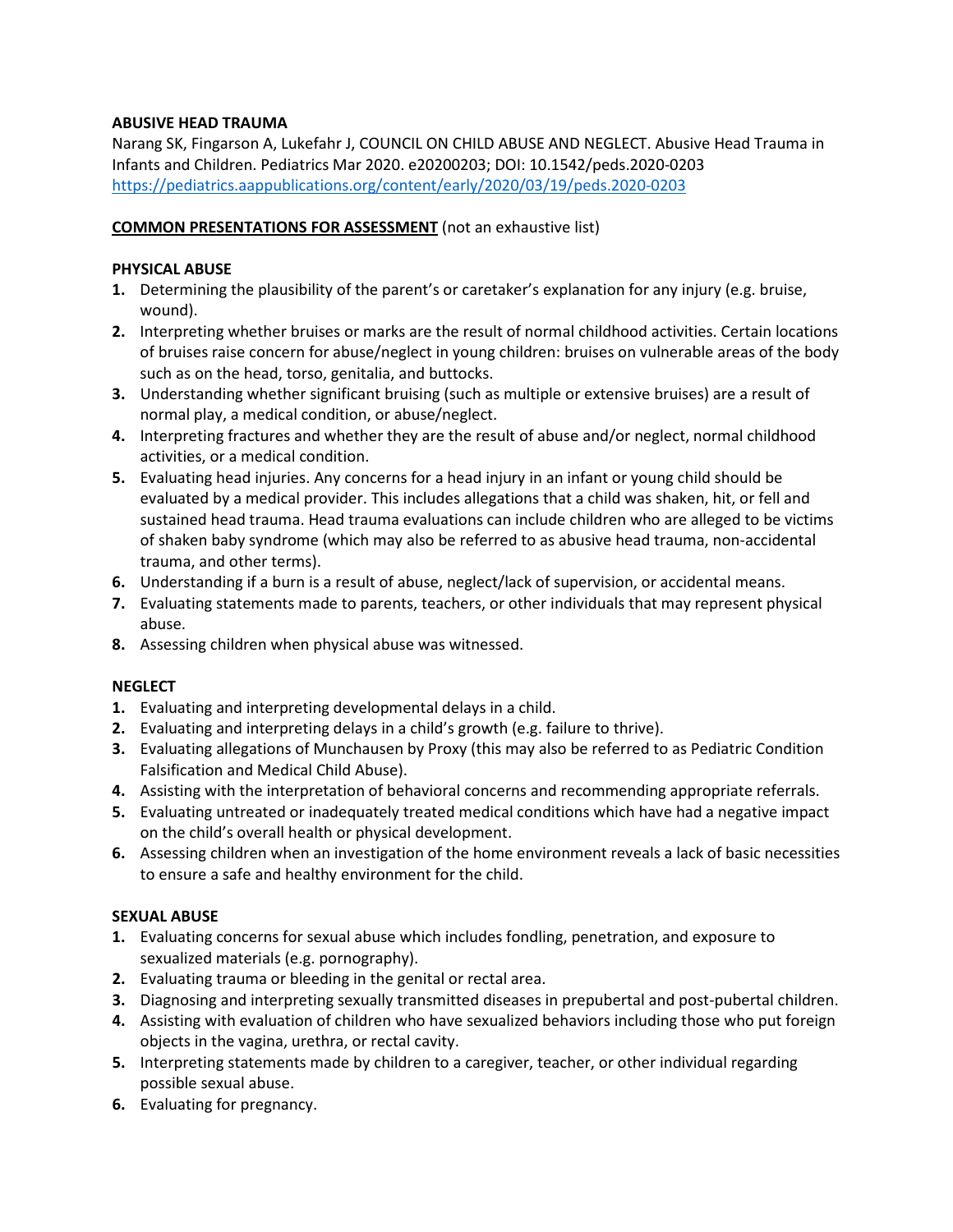## **CARE NETWORK MEDICAL STANDARDS**

Designated providers may be asked to provide medical-forensic evaluations and/or case reviews of many different types of cases. Training is designed to provide essential skills to equip medical providers to evaluate the majority of cases of alleged child maltreatment. However, training cannot reasonably prepare providers to evaluate highly complex cases, which require input from a Board Certified Child Abuse Pediatrician. These standards of care clarify the types of cases for which training provides appropriate preparation to medical providers.

| <b>Provider</b><br><b>Type</b> | <b>Level 1 Conditions</b>                                                                                                                                                                                                                                                                                                                                                  | Level 2 Conditions -- These types of cases<br>require an in-person evaluation or complete<br>case review by a Board Certified Child Abuse<br>Pediatrician, and/or direct mentoring by a<br><b>CARE Network Resource Center</b>                                                                                                                                                                                                                                                                                 |
|--------------------------------|----------------------------------------------------------------------------------------------------------------------------------------------------------------------------------------------------------------------------------------------------------------------------------------------------------------------------------------------------------------------------|----------------------------------------------------------------------------------------------------------------------------------------------------------------------------------------------------------------------------------------------------------------------------------------------------------------------------------------------------------------------------------------------------------------------------------------------------------------------------------------------------------------|
| Physician                      | <b>Physical Abuse/Neglect</b><br><b>Bruising</b><br>$\bullet$<br>Single fractures<br>$\bullet$<br>Minor burns (not requiring<br>$\bullet$<br>admission to the hospital)<br>Medical/physical/supervisional<br>$\bullet$<br>neglect<br>Child abuse in the medical setting<br>$\bullet$<br>Sexual Abuse<br>Non-acute sexual abuse of a child<br>Acute sexual abuse of a child | <b>Physical Abuse/Neglect</b><br>Child death<br>$\bullet$<br>Intensive Care Unit level hospitalization<br>$\bullet$<br>Burns requiring hospitalization<br>$\bullet$<br>Multiple fractures<br>$\bullet$<br>Intracranial hemorrhage<br>$\bullet$<br>Intra-abdominal trauma<br>$\bullet$<br><b>Sexual Abuse</b><br>Sexually transmitted infections in<br>$\bullet$<br>children who were previously not<br>consensually sexually active<br>Positive findings of penetrative trauma<br>$\bullet$<br>on genital exam |
| <b>Advance</b><br>practice     | <b>Physical Abuse/Neglect</b><br><b>Bruising</b><br>$\bullet$                                                                                                                                                                                                                                                                                                              | <b>Physical Abuse/Neglect</b><br>Child death<br>$\bullet$                                                                                                                                                                                                                                                                                                                                                                                                                                                      |
| provider-<br><b>Nurse</b>      | Single fractures<br>$\bullet$<br>Minor burns (not requiring<br>$\bullet$                                                                                                                                                                                                                                                                                                   | Children requiring hospitalization due to<br>$\bullet$                                                                                                                                                                                                                                                                                                                                                                                                                                                         |
| <b>Practitioner</b>            | admission to the hospital)                                                                                                                                                                                                                                                                                                                                                 | the injuries<br>Burns requiring hospitalization<br>$\bullet$                                                                                                                                                                                                                                                                                                                                                                                                                                                   |
| Physician                      | Medical/physical/supervisional<br>$\bullet$                                                                                                                                                                                                                                                                                                                                | Multiple fractures<br>$\bullet$                                                                                                                                                                                                                                                                                                                                                                                                                                                                                |
| <b>Assistant</b>               | neglect                                                                                                                                                                                                                                                                                                                                                                    | Intracranial hemorrhage<br>$\bullet$                                                                                                                                                                                                                                                                                                                                                                                                                                                                           |
|                                | Child abuse in the medical setting<br>$\bullet$<br><b>Sexual Abuse</b>                                                                                                                                                                                                                                                                                                     | Intra-abdominal trauma<br>$\bullet$<br>Sexual Abuse                                                                                                                                                                                                                                                                                                                                                                                                                                                            |
|                                | Non-acute sexual abuse of a child<br>$\bullet$                                                                                                                                                                                                                                                                                                                             | Sexually transmitted infections in<br>$\bullet$                                                                                                                                                                                                                                                                                                                                                                                                                                                                |
|                                | Acute sexual abuse of a child                                                                                                                                                                                                                                                                                                                                              | children who were previously not                                                                                                                                                                                                                                                                                                                                                                                                                                                                               |
|                                |                                                                                                                                                                                                                                                                                                                                                                            | consensually sexually active<br>Positive findings of penetrative trauma<br>$\bullet$                                                                                                                                                                                                                                                                                                                                                                                                                           |
|                                |                                                                                                                                                                                                                                                                                                                                                                            | on genital exam                                                                                                                                                                                                                                                                                                                                                                                                                                                                                                |
| <b>Registered</b>              | <b>Physical Abuse/Neglect</b>                                                                                                                                                                                                                                                                                                                                              | <b>Physical Abuse/Neglect</b>                                                                                                                                                                                                                                                                                                                                                                                                                                                                                  |
| <b>Nurse</b>                   | <b>Bruising</b><br>$\bullet$                                                                                                                                                                                                                                                                                                                                               | Single fractures                                                                                                                                                                                                                                                                                                                                                                                                                                                                                               |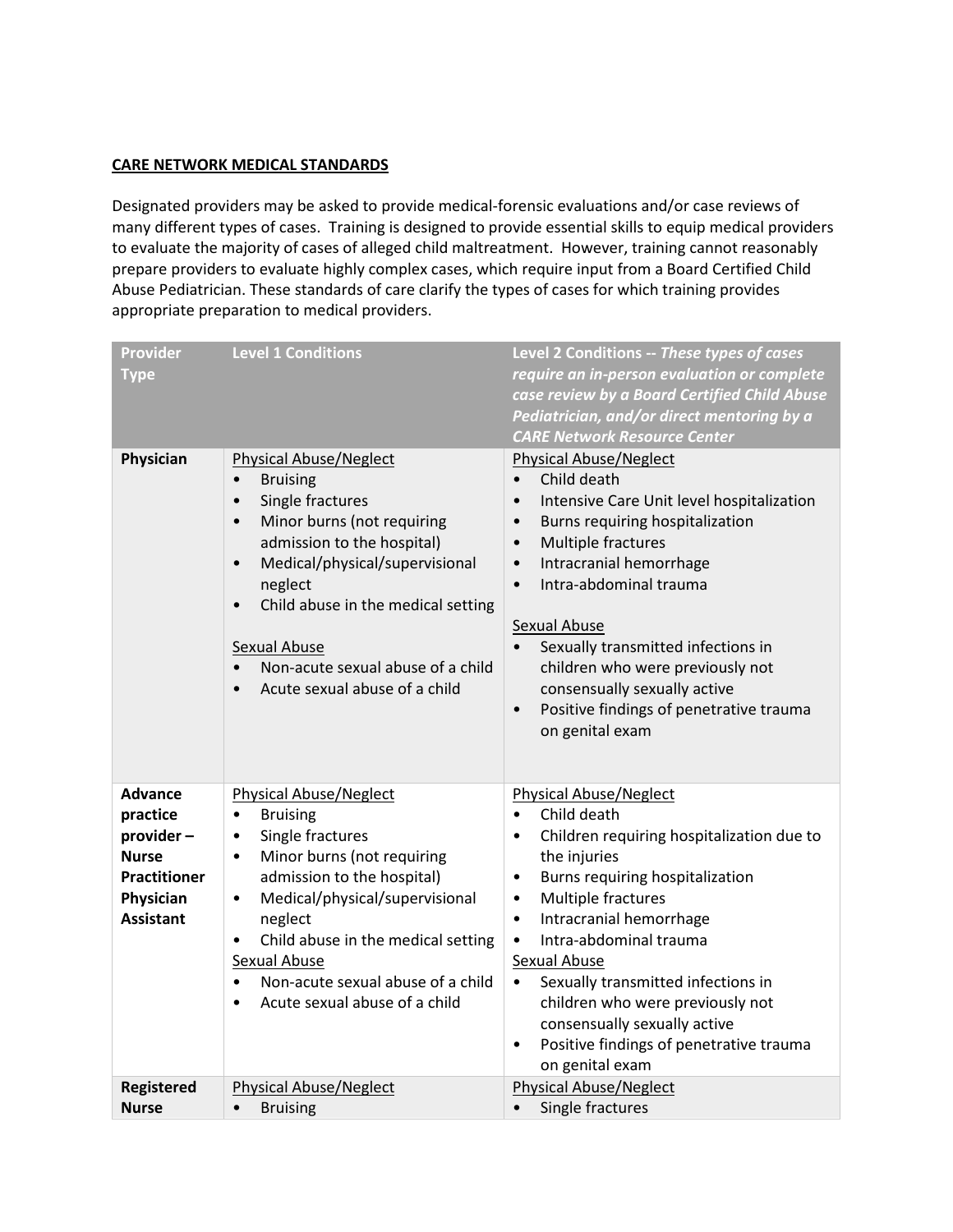| Medical/physical/supervisional<br>neglect without injury<br>Sexual Abuse<br>Non-acute sexual abuse of a child<br>Acute sexual abuse of a child | Minor burns (not requiring admission to<br>$\bullet$<br>the hospital)<br>Medical/physical/supervisional neglect<br>$\bullet$<br>with injury<br>Child abuse in the medical setting<br>$\bullet$<br>Child death<br>$\bullet$<br>Children requiring hospitalization due to<br>the injuries<br>Burns requiring hospitalization<br>$\bullet$<br>Multiple fractures<br>Intracranial hemorrhage<br>Intra-abdominal trauma |
|------------------------------------------------------------------------------------------------------------------------------------------------|--------------------------------------------------------------------------------------------------------------------------------------------------------------------------------------------------------------------------------------------------------------------------------------------------------------------------------------------------------------------------------------------------------------------|

\* "Direct mentoring" is used to describe the process of a CARE Network Resource Center reviewing the entirety of the case, including the documentation of the CARE Network Provider, and then directly discussing the case with CARE Network Designated Provider by verbal, written, or electronic communication.

# **MEDICAL PROTOCOL FOR RESPONDING TO SEXUAL ABUSE**

All children who are suspected victims of child sexual abuse should be offered a timely medical evaluation by a provider skilled in performing such evaluations. The primary purpose of the medical evaluation is to identify, document, diagnose, prevent, and treat medical conditions and/or trauma (resulting from abuse and unrelated to abuse), as well as to assess issues related to patient safety and wellbeing. An additional purpose of the medical evaluation is to determine the appropriateness of trace evidence collection and, if indicated, to ensure that biologic trace materials are properly collected and preserved.

A medically based screening process can guide health providers and community partners in determining whether a child requires an immediate medical examination by an emergency health provider, mental health provider, or social worker. A child who does not require emergency services will be more effectively served by being offered a medical evaluation by a CARE Network provider during regular clinic hours.

## **WHEN A CHILD HAS DISCLOSED ABUSE:**

Victims of child sexual abuse present for medical care in many different ways. Some children will tell someone they trust about the abuse. A child does not have to repeat the disclosure to a medical provider to be offered appropriate medical care. A provider must remember that children frequently do not disclose all aspects of the abuse immediately. Some children do not disclose sexual abuse but other credible evidence is obtained or found, such as a witness disclosure or photographs of abuse are found. Providers should use the best and most complete information available in determining the need for emergency medical services.

## **TRIAGE:**

While most child victims of sexual abuse/assault do not require emergency medical evaluations, reasons for emergency medical examinations include, but are not limited to: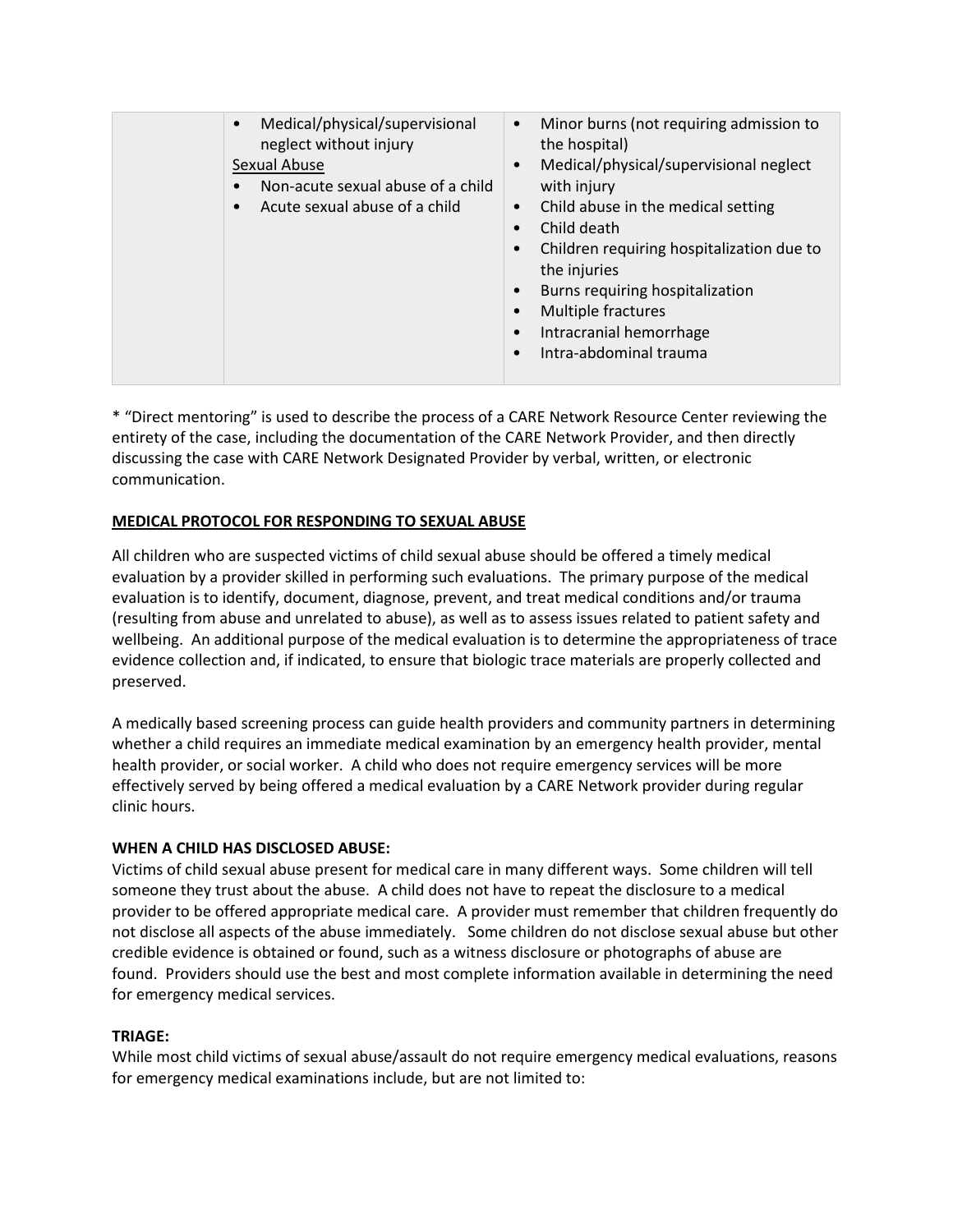1. The alleged assault may have resulted in the transfer of trace biological material and occurred within the previous 2 days for prepubertal children and 5 days for pubertal children with a history of penile/vaginal intercourse.

Indications that trace evidence collection may provide forensically valuable information include:

- Debris or body fluid is visible on child's body or clothing, -or-
- The contact included possible body fluid (semen, blood, saliva) or debris transfer,
	- $\circ$  This includes (but is not limited to) a perpetrator licking, biting, or using genitals to touch a child anywhere on their body.
	- $\circ$  Remember that a child may not disclose or have knowledge of all details of an abusive act; therefore, do not use an assumption of "no ejaculation" or "no penetration" as a reason to defer trace evidence collection.

When determining how long after an alleged abusive act trace evidence should be collected, use your local MDT agreed upon interval, which may range from 1-7 days, depending on the age of the child and the nature of contact.

- After 24 hours, the likelihood of obtaining trace evidence from a young child's body is low.
- It is well established that trace evidence collection from anywhere on or in a child is never indicated past 7 days.
- Clothing and bedding from a scene may yield positive results even years after the crime has occurred. Encourage law enforcement investigators to collect evidence from the scene or clothing as soon as possible.
- 2. The alleged assault may have placed the child at risk for pregnancy and occurred in the previous 5 days.
	- Pregnancy prophylaxis is available and should be offered to females who meet the following criteria:
		- o History of menarche or has a Sexual Maturity rating (breast or pubic hair) of 3 or greater
		- $\circ$  Suspected penile-vaginal contact, with or without a history of penetration, condom use, or ejaculation
		- o Contact occurred in the previous 5 days
- 3. The child complains of pain in the genital or anal area -- Current anogenital pain or bleeding may represent a traumatic injury from sexual abuse/assault or other medical condition which requires emergency medical intervention. A history of distant anogenital pain or bleeding, now resolved, typically does not require emergency medical care; but that historical information should be communicated to the medical provider responsible for the scheduled comprehensive medical evaluation.
- 4. There is evidence or complaint of anogenital bleeding or injury.

Reasons for emergency mental health or social interventions include, but are not limited to: 1. Intervention is needed emergently to assure the safety of the child.

2. The child is experiencing significant behavioral or emotional problems that could make the child a danger to themselves or others.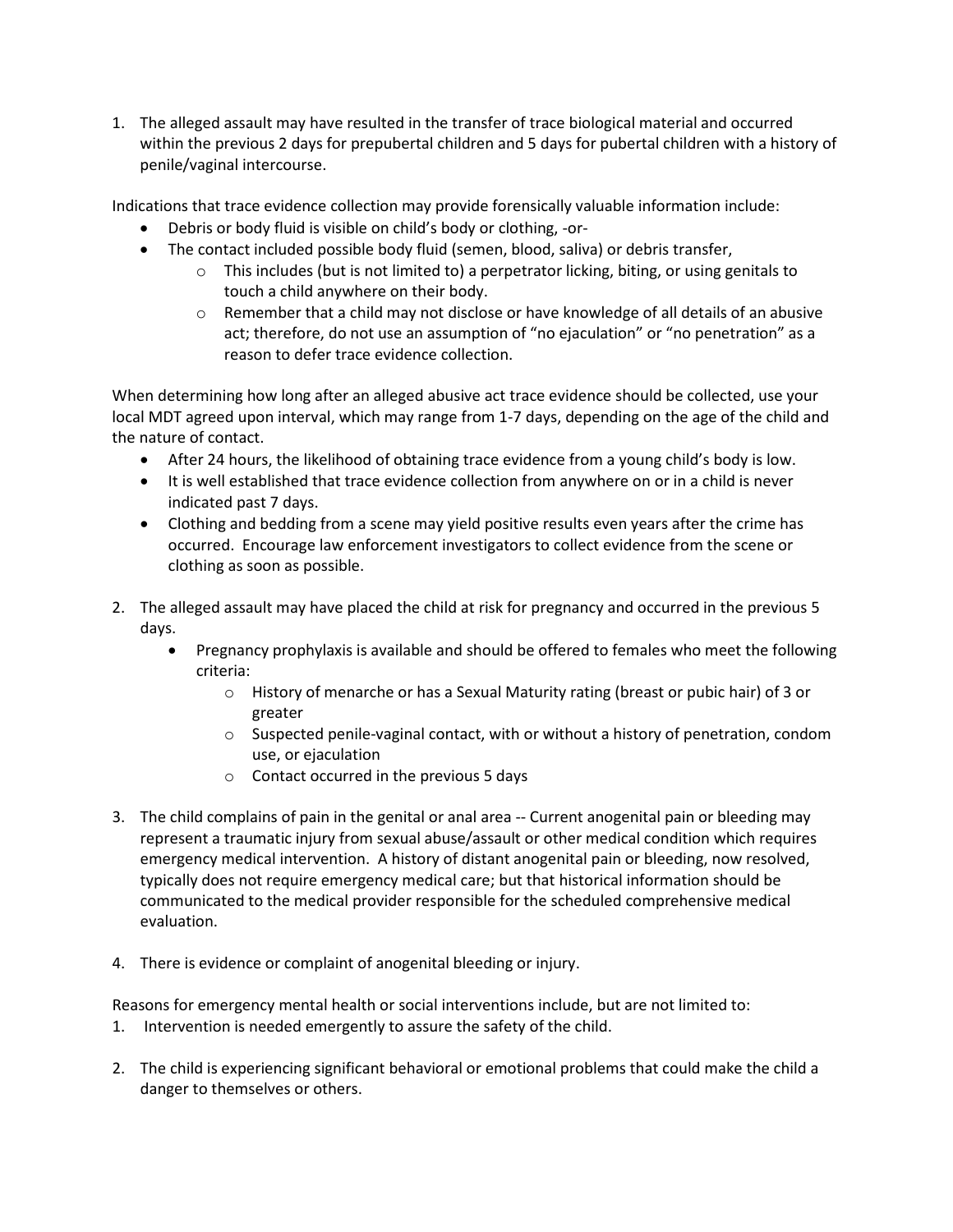#### **MEDICAL HISTORY:**

| Child history                           | Teen history            |  |
|-----------------------------------------|-------------------------|--|
| Interview parent/guardian alone         | Interview patient alone |  |
| Interview child alone                   | Discuss confidentiality |  |
| Use open-ended questions                | High risk behaviors     |  |
| Identify patient's "body part" language |                         |  |

#### **HISTORY FOR ALL SEXUAL ABUSE PATIENTS:**

| Type of question              | <b>Details</b>                                                                                                                                                                                                                                                                                             |                                                                                                                                                                                                                                                                                                                              |  |
|-------------------------------|------------------------------------------------------------------------------------------------------------------------------------------------------------------------------------------------------------------------------------------------------------------------------------------------------------|------------------------------------------------------------------------------------------------------------------------------------------------------------------------------------------------------------------------------------------------------------------------------------------------------------------------------|--|
| What?                         | Date, time, location, use of threats, force, restraint<br>Memory loss, loss of consciousness, drugs, alcohol<br>Contact - oral, vaginal, rectal, ejaculation, condom use<br>Bleeding, pain, any other trauma<br>After the event: bathed, changed clothing, ate, mouthwash, barrier<br>contraceptive device |                                                                                                                                                                                                                                                                                                                              |  |
| Who?                          | Perpetrator identification, age relationship<br><b>Current location</b>                                                                                                                                                                                                                                    |                                                                                                                                                                                                                                                                                                                              |  |
| When?                         | Beginning, last contact, last possible contact                                                                                                                                                                                                                                                             |                                                                                                                                                                                                                                                                                                                              |  |
| Where?                        | Location of any injury<br>What has been done for this episode?                                                                                                                                                                                                                                             |                                                                                                                                                                                                                                                                                                                              |  |
| Review of<br>Systems/Symptoms | Genital complaints<br><b>Behavioral problems</b>                                                                                                                                                                                                                                                           | Vaginal irritation, bleeding, discharge<br>Dysuria, urinary frequency, enuresis<br>$\bullet$<br>Rectal pain, bleeding<br>$\bullet$<br>Recent "acting out", hyperactivity,<br>$\bullet$<br>withdrawn<br>Sexually explicit behavior<br>$\bullet$<br>inappropriate for age<br>Nightmares or recent change in<br>sleeping habits |  |
| Past Medical<br>History       | Menstrual history<br>Sexual history                                                                                                                                                                                                                                                                        | Menarche, LMP<br>$\bullet$<br>STI, pregnancy, birth control, names<br>$\bullet$<br>of all consensual sex partners within<br>last month<br><b>Recent antibiotics</b><br>$\bullet$<br>Name of any individual that the<br>$\bullet$<br>patient has had any sexual                                                               |  |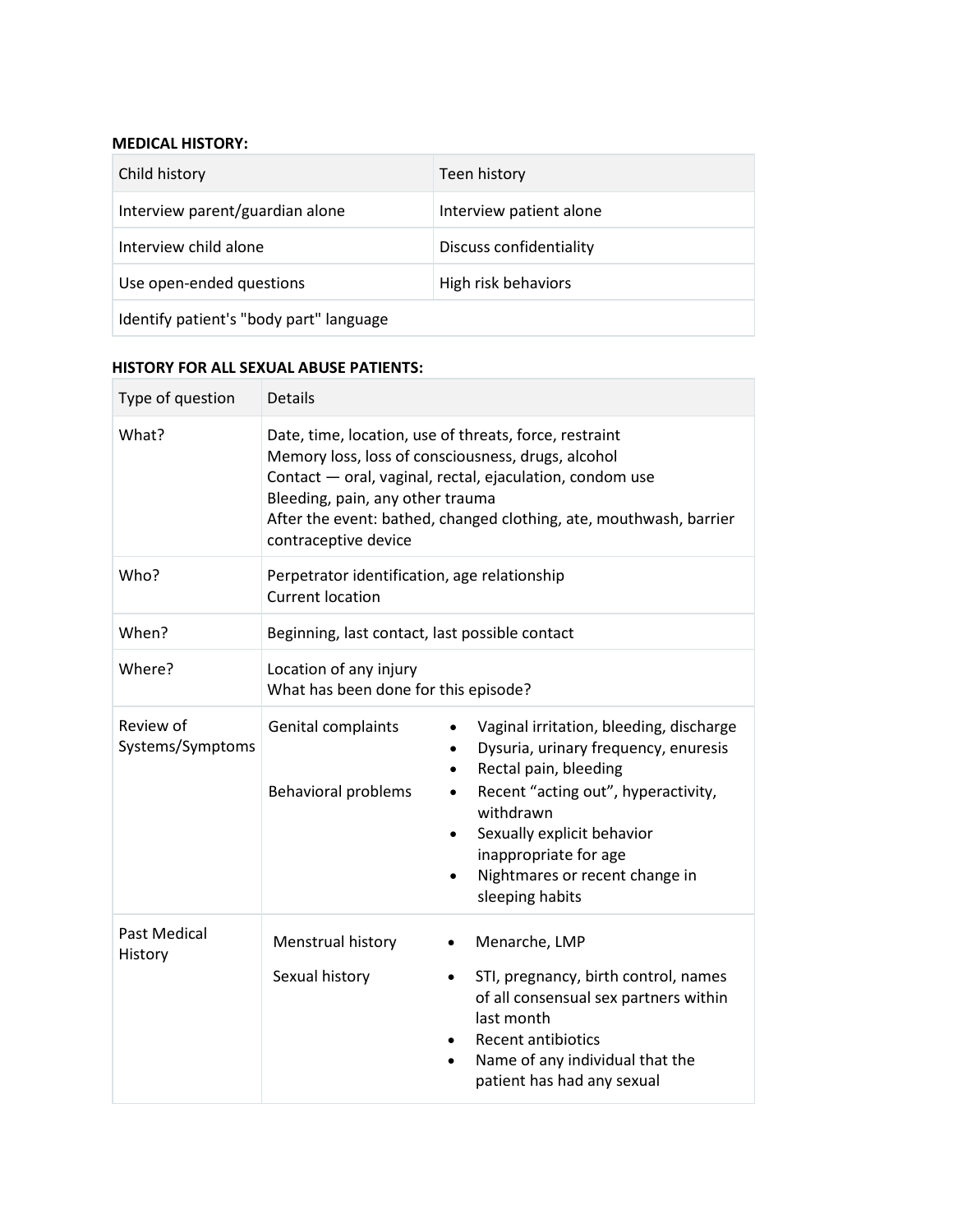|                | Immunization<br>$\bullet$                                                                                                                                                    | relationships with during the past 96<br>hours.<br>Hepatitis B |
|----------------|------------------------------------------------------------------------------------------------------------------------------------------------------------------------------|----------------------------------------------------------------|
| Social History | Family history of sexual abuse<br>Exposure to explicit material<br>Prior reports to police or social services<br>History of violence in home<br>Need for community resources |                                                                |

## **SEXUAL ABUSE EXAM:**

*General Physical Exam*

Complete physical exam including inspection of all body parts and thorough skin exam Oral exam with attention to lips, tongue, buccal mucosa, frenula, palate, and teeth Complete genital and anal examination

*Forensic Evidence Collection if indicated – by state or county approved kit, per instructions on kit and include clothing*

*Photographs* Patient identification label Date of birth, medical record number Photograph each injury separately Start with a photograph of the region and then do a close-up Photograph against a neutral background (the wall is the best place) Do not use a flash, use AUTO FOCUS. Use MACRO mode (press flower button on back of camera to focus on close objects) Set zoom to widest angle setting; move camera closer to the patient for close-up photographs Always use the ruler in the close-up shot of the injury Always use ruler with color guide (in cart) to show size, detail of injury

# **TREATMENT -- designed to help medical providers identify, screen, and treat children at-risk of transmission of infectious agents from blood or bodily fluid from sexual exposures.**

*Sexually transmitted disease testing and post-exposure prophylaxis*

*High risk features:*

- Intoxicated, or altered patients
- Type of sexual contact
- Mucosal surface(s) involved
- Pubertal status
- Vaccination status for hepatitis B
- Assailant risk factors --
	- Is the assailant known to be infected with HIV, hepatitis B, or hepatitis C?
	- Does the assailant agree to be tested for HIV, hepatitis B, or hepatitis C?
- Any injuries that could increase the risk exposure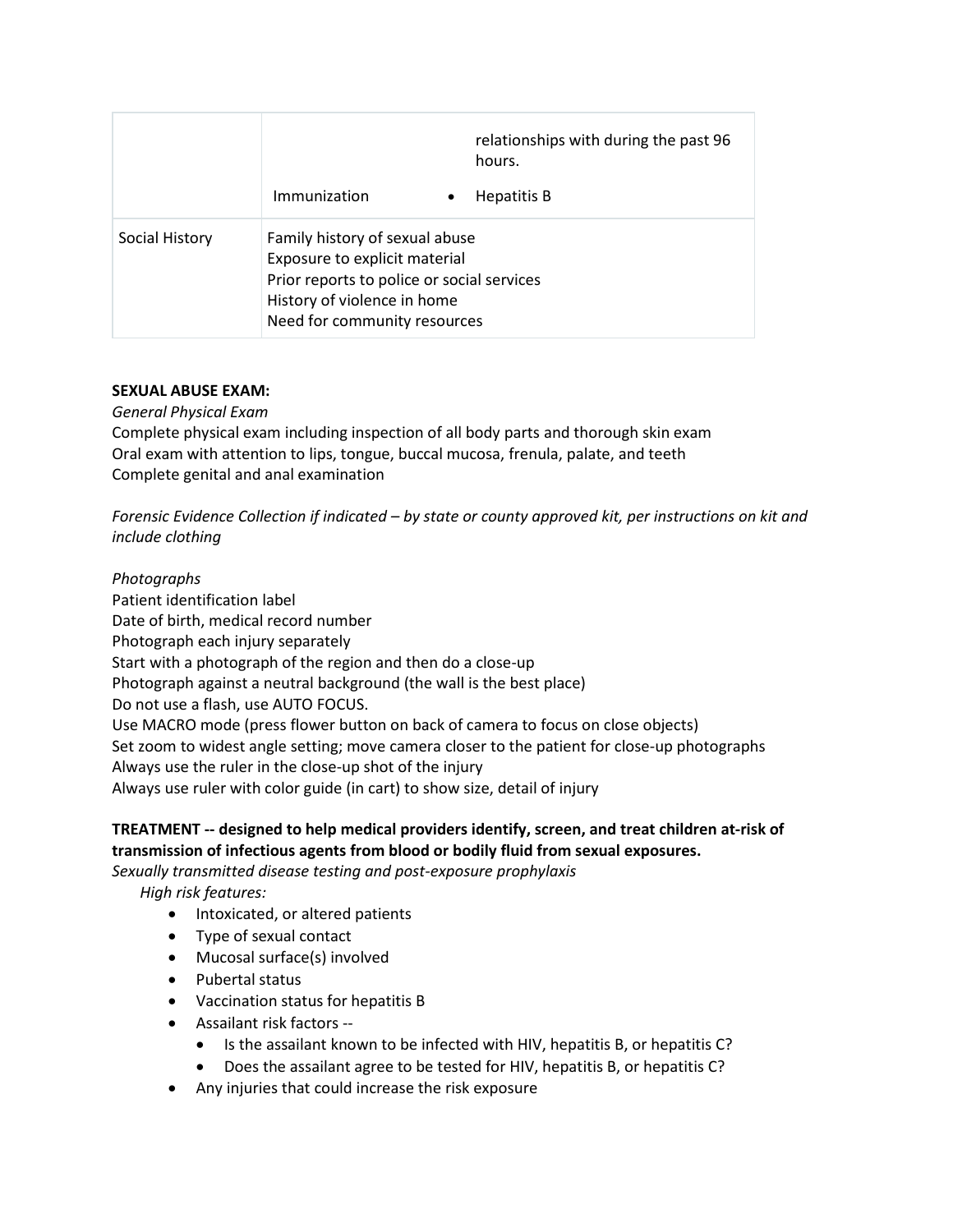For a complete guideline, see: Children's Hospital Clinical Care Pathway -- COMMUNITY (NON-OCCUPATIONAL) BLOOD OR BODILY FLUID EXPOSURE

#### **MEDICAL PROTOCOL FOR RESPONDING TO PHYSICAL ABUSE AND NEGLECT**

#### **TRIAGE**

If a situation that medical professionals would consider a true emergency is reported to the child welfare hotline, the response needs to be an immediate referral to medical care. Or, if you are a child welfare professional and you encounter a situation or emergency of one of these types while working with a family on an assessment or case, you need to contact medical professionals immediately for consultation and refer the family immediately to medical care:

- any infant or child old for whom there is a history or suspicion of being shaken, of blunt impact, or of other inflicted head trauma;
- any infant with bruises (anywhere, but especially head, face, neck, or abdomen), fractures, or burns;
- any child with suspected, inflicted, or suspicious trauma to the abdomen;
- any child with genital burns, stocking or glove distribution of burns, branding, or extensive burns/

#### **MEDICAL HISTORY**

History is extremely important here; *every* medical diagnosis starts with history. The different types of history taken by providers are standard of care, and they are all important in confirming or ruling out a child abuse diagnosis. The medical diagnosis of physical abuse is based on the presence of a discrepant history; that is, the history offered by the caregiver is not consistent with the clinical findings. The discrepancy may exist because the history is absent, partial, changing over time, or simply illogical or improbable. A neglect history requires weighing the needs of the child versus ability of caregivers to meet the child's need.

| Type of question | Details                                                                                                                                                                                                                                                                                                                                                                  |
|------------------|--------------------------------------------------------------------------------------------------------------------------------------------------------------------------------------------------------------------------------------------------------------------------------------------------------------------------------------------------------------------------|
| What?            | What is the developmental age of the child?<br>Does child have underlying medical conditions?<br>What are child's basic health and wellbeing needs?<br>What events preceded the injury?<br>What is the severity of the injury?<br>What is the apparent age of the injury?<br>It the injury unexplained by history?<br>Is there an absent, changing, or evolving history? |
| Who?             | Who is primary caretaker of child?<br>Who else helps take care of child?<br>Who was with child at the time of injury?<br>Does caregiver have unrealistic expectations for<br>child?                                                                                                                                                                                      |

#### **HISTORY FOR ALL PHYSICAL ABUSE AND NEGLECT PATIENTS:**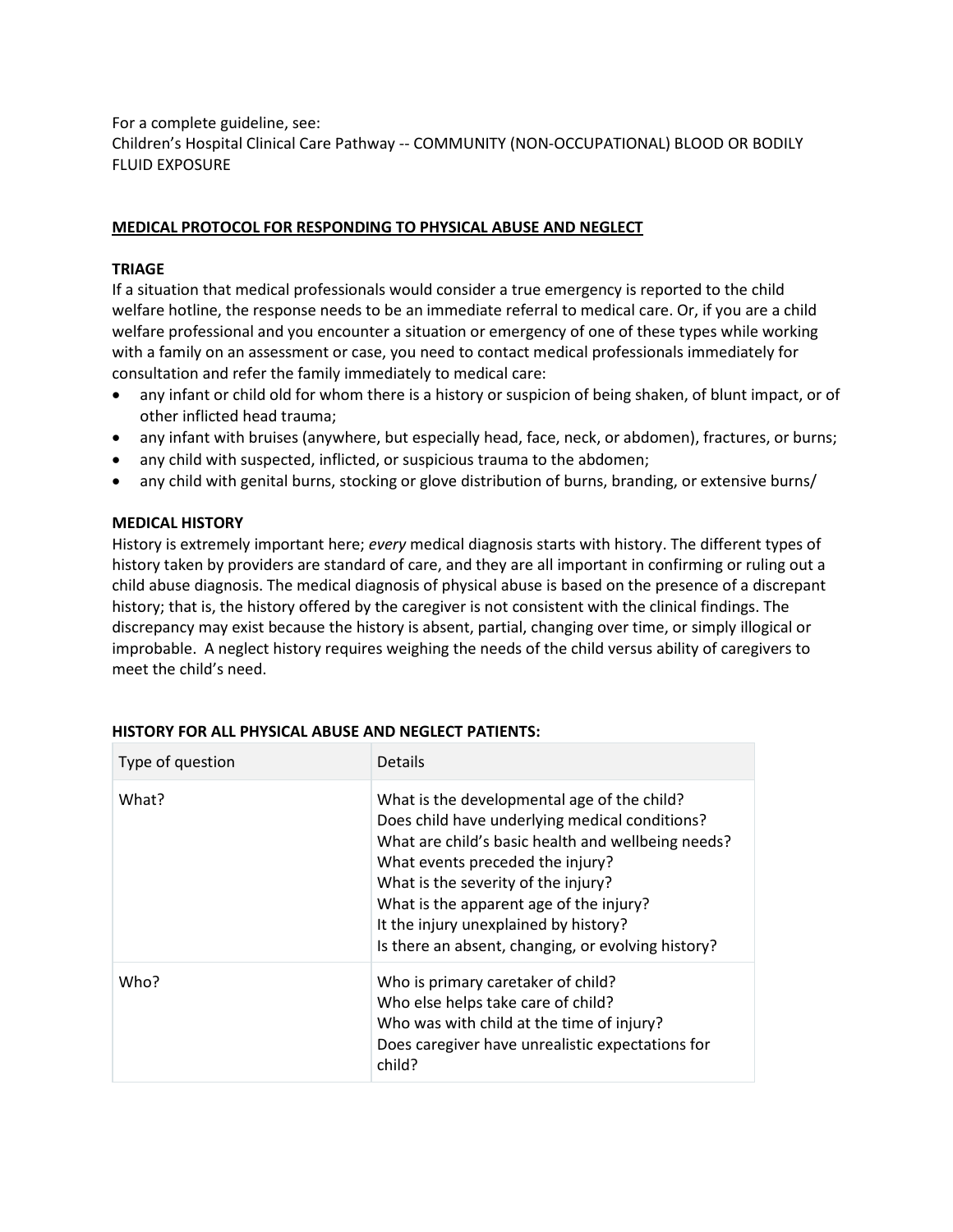|                                                                                                                                                                                                                                                  | Does caregiver have prior history of abuse of<br>caregiver as child?<br>What is the affect of the caregiver?<br>If the child is verbal, what does he or she say<br>happened?<br>Are there any adult or child witnesses?                                                                                                                                                                                                                                                                                                         | What was the caretaker's response to the injury?                                                                                                                                |
|--------------------------------------------------------------------------------------------------------------------------------------------------------------------------------------------------------------------------------------------------|---------------------------------------------------------------------------------------------------------------------------------------------------------------------------------------------------------------------------------------------------------------------------------------------------------------------------------------------------------------------------------------------------------------------------------------------------------------------------------------------------------------------------------|---------------------------------------------------------------------------------------------------------------------------------------------------------------------------------|
| When?                                                                                                                                                                                                                                            | Is there a delay in seeking medical care?<br>When did the child last feed and behave normally?<br>Is there a recent crisis or stress in child's<br>environment?<br>Is there chronic social or physical isolation of child or<br>family?<br>Is there a triggering event causing loss of control in<br>caregiver (the 3 Ts: tears, toileting,<br>tantrums/temperament)?<br>Is there a pattern of increasing severity or escalation<br>of events over time?                                                                        |                                                                                                                                                                                 |
| Where?                                                                                                                                                                                                                                           | What is the location of the injury?<br>What has been done for this episode?<br>What does scene or home environment look like?                                                                                                                                                                                                                                                                                                                                                                                                   |                                                                                                                                                                                 |
| 12 suspicious stories for physical<br>$abuse -$<br>These are unusual histories that<br>should make professionals pause<br>and consider the accuracy of what<br>is provided. They rarely explain<br>serious bodily injury or death in a<br>child. | Child fell from low height.<br>Child fell onto furniture, floor, object.<br>Child was unexpectedly found dead.<br>Child choked and was shaken to dislodge object.<br>Child turned blue and was shaken to revive.<br>Child experienced sudden seizure activity or stopped<br>breathing.<br>Resuscitation efforts caused injuries.<br>Traumatic event occurred a day or more prior.<br>Someone tripped or slipped while carrying the child.<br>Child was left alone for short time.<br>Child fell down stairs.<br>Sibling did it. |                                                                                                                                                                                 |
| Review of Systems/Symptoms                                                                                                                                                                                                                       | General<br>complaints<br>$\bullet$<br>٠<br>Behavioral<br>$\bullet$<br>problems<br>$\bullet$<br>٠<br>$\bullet$                                                                                                                                                                                                                                                                                                                                                                                                                   | Weight<br>Appetite<br>Sleep regulation<br>Energy level<br>Peer interactions<br>School performance and<br>attendance<br>Mood<br>Recent "acting out",<br>hyperactivity, withdrawn |